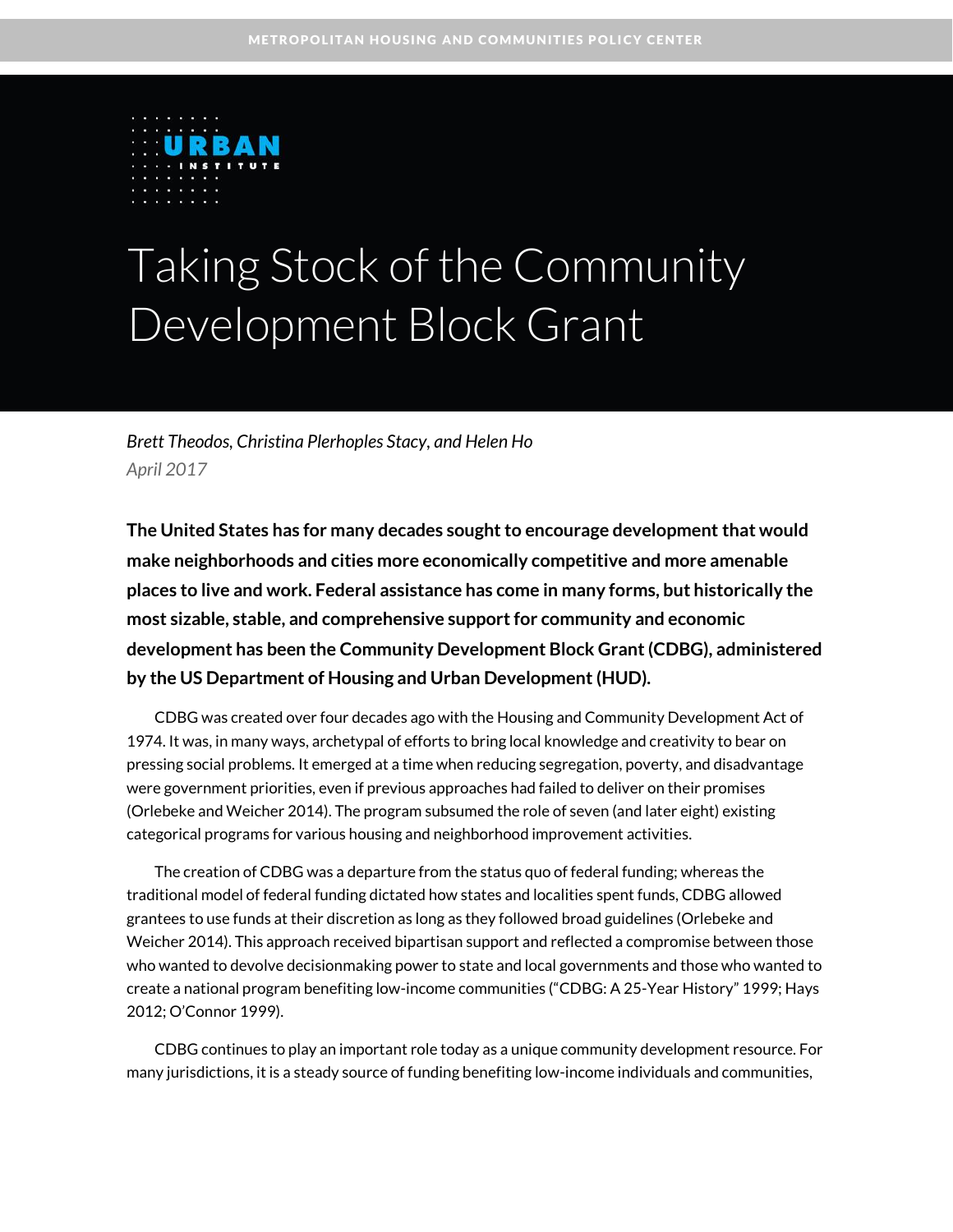which allows them to focus on implementation rather than fundraising. Its flexibility also allows localities to tailor solutions to their own needs and fund a wide range of activities, from providing housing loan counseling to supporting local attractions that generate economic activity. CDBG funds can be used in isolation or combined with other funding sources to accomplish an array of objectives.

According to HUD, between 2005 and 2013, CDBG created or retained 330,546 jobs, assisted over 1.1 million people with homeownership and improvements, benefitted over 33 million people nationwide through public improvements, and provided public services to over [1](#page-14-0)05 million people. $^{\rm 1}$ However, real-dollar funding for the core program has shrunk tremendously over its lifetime (figure 1), and President Trump's 2018 budget proposes to eliminate its funding. Although the program is large and well-established in the community development field, few have a comprehensive view of what the program accomplishes. Some have criticized the program as ineffective, inefficient, and too diffuse (Moore [2](#page-14-1)007). $^2$  However, CDBG grantees cite the program as essential to their community and economic development strategies (US Government Accountability Office 2013), and as the "first capital in" to a project, which is critical in attracting other capital sources (Prunella, Theodos, and Thackery 2014).

Despite the program's importance and its significant declines in funding, CDBG has received little attention of late in policy and research circles. However, HUD has been aware of CDBG's challenges and has formulated legislative changes and regulatory updates.

This brief centers around eight key questions in the design and implementation of CDBG:

- 1. What is the funding picture for CDBG?
- 2. Are funds directed to the jurisdictions with the most need?
- 3. Are CDBG funds used for the right activities?
- 4. How well do grantees target their funds to people and places with needs?
- 5. How can the program encourage good performance?
- 6. How well does the CDBG platform work for supplemental programs?
- 7. What data are available to track and evaluate CDBG activities?
- 8. What are CDBG's impacts on people and place?

Embedded in each section are recommendations for improvement.

# What Is the Funding Picture for CDBG?

While funding for CDBG has remained fairly steady in nominal dollars at roughly \$3 billion, funding has not kept pace with inflation. In real 2016 dollars, funding has decreased 80 percent since its peak in 1979 from \$15.0 billion to \$3.0 billion (figure 1). More recently, funding for CDBG has hovered around the same nominal levels or declined since 1995, aside from the 2009 appropriations that included funds from the American Recovery and Reinvestment Act. In real dollars, the program is less than half the size it was in 1995. Increasing funding for CDBG should continue to be challenging in the near term, given general pressures on discretionary nondefense spending and the budget caps placed on the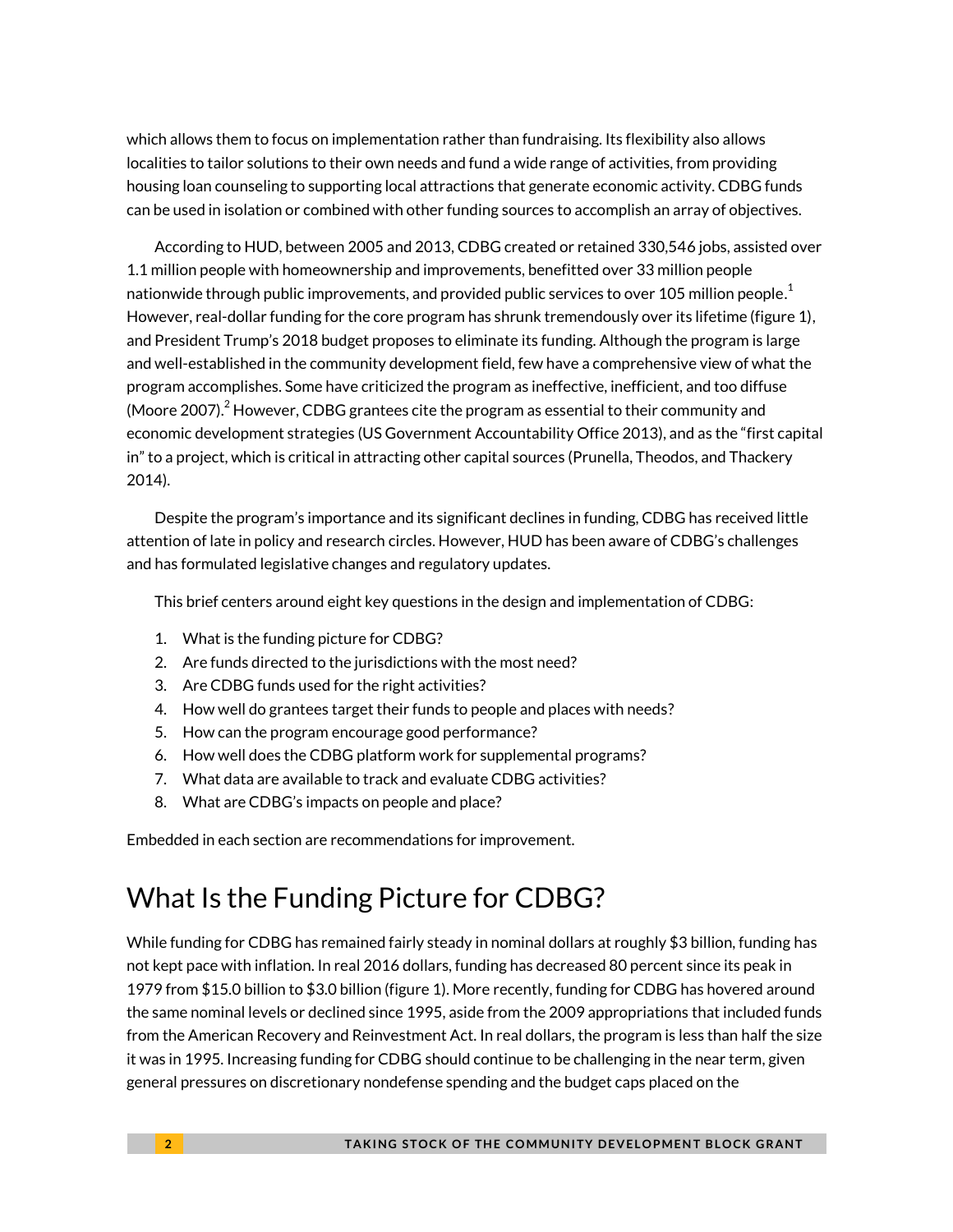Transportation and Housing Appropriations Committees (Reich 2014).Further, the Trump administration has proposed eliminating the program in its FY 2018 budget (US Office of Management and Budget 2017).

#### FIGURE 1





**Sources:** Eugene Boyd, "Community Development Block Grants: Recent Funding History," (Washington, DC: Congressional Research Service, 2014); "CPD Appropriations Budget," US HUD, accessed April 6, 2017, [https://portal.hud.gov/hudportal/HUD?src=/program\\_offices/comm\\_planning/about/budget/.](https://portal.hud.gov/hudportal/HUD?src=/program_offices/comm_planning/about/budget/)

In addition to lagging behind inflation, CDBG appropriations have not kept pace with the increasing number of entitlement communities that receive CDBG funding directly from HUD (not counting the units of government receiving CDBG grants from states). Between 1980 and 2015, CDBG entitlement communities have increased 86 percent while real funding for the program has declined (figure 2). This, together with funding cuts, has amounted to an 85 percent decrease between 1980 and 2015 in average funding for each direct recipient.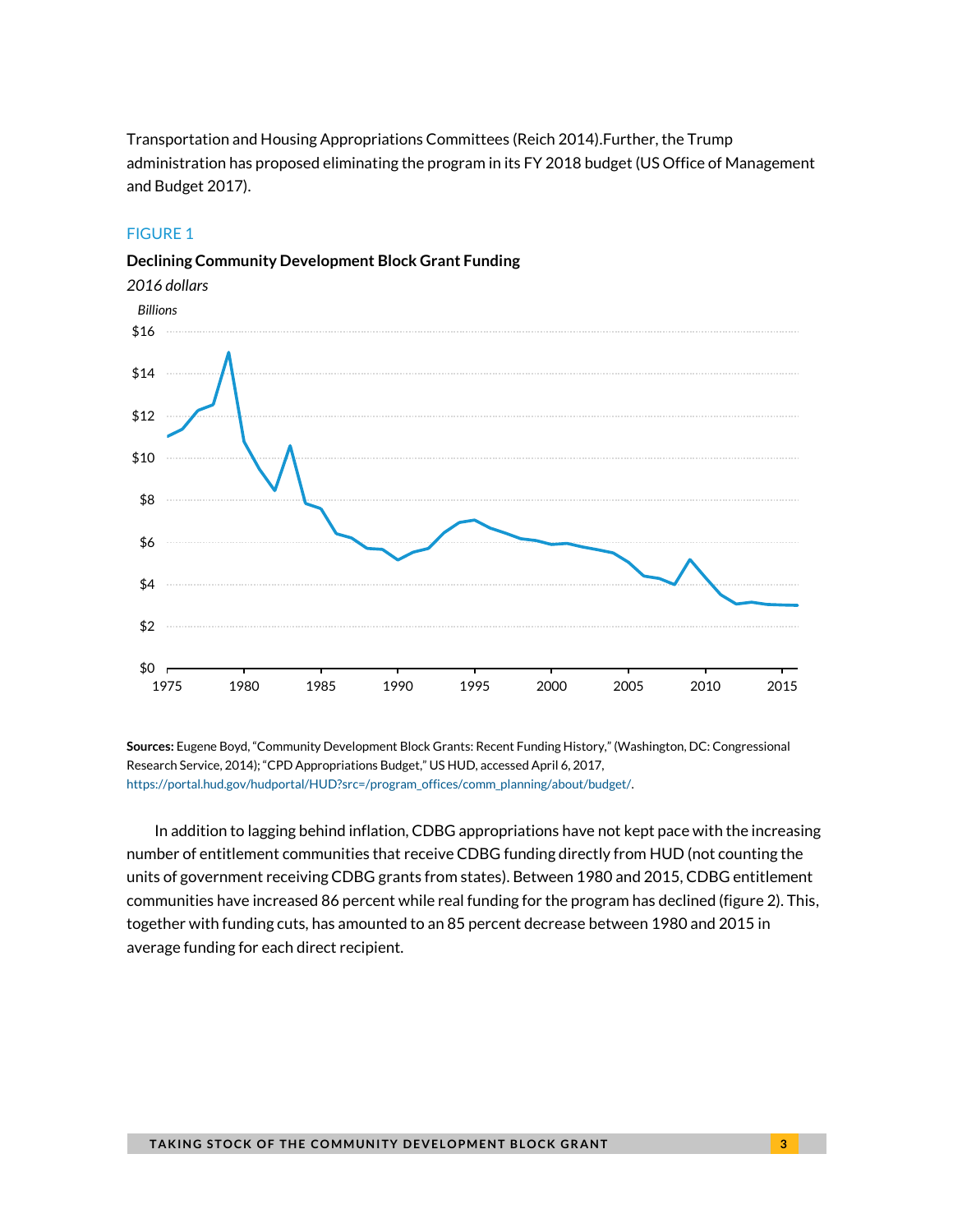#### FIGURE 2



### **Decreasing Community Development Block Grant Funding per State and Local Government Grantee**

**Sources:** Eugene Boyd, "Community Development Block Grants: Recent Funding History," (Washington, DC: Congressional Research Service, 2014); US HUD, "Community Development Block Grant Program: Directory of Allocations for Fiscal Years 1975–1980," "Community Development Block Grant Program: Directory of Allocations for Fiscal Years 1981–1987," "Community Development Block Grant Program: Directory of Allocations for Fiscal Years 1986–1993," (Washington, DC: 1980, 1987, and 1993, respectively); "CPD Appropriations Budget," HUD Exchange, US HUD, accessed April 6, 2017,

[https://portal.hud.gov/hudportal/HUD?src=/program\\_offices/comm\\_planning/about/budget/;](https://portal.hud.gov/hudportal/HUD?src=/program_offices/comm_planning/about/budget/) "Community Planning and Development Program Formula Allocations for FY 2015," HUD Exchange, US HUD, accessed April 6, 2017, [http://portal.hud.gov/hudportal/HUD?src=/program\\_offices/comm\\_planning/about/budget/budget15.](http://portal.hud.gov/hudportal/HUD?src=/program_offices/comm_planning/about/budget/budget15)

While CDBG funding has decreased, HUD's housing assistance program allocations (such as those for rental assistance and public housing) have fared better. Housing assistance funding more than doubled between 1980 and 2007—but still reaches only one in four eligible households (Joint Center for Housing Studies of Harvard University 2013). In comparison, CDBG funding declined 60 percent over the same period.

These trends are driven by several forces, but key is that HUD budget ceilings place pressure on allocations between community development programs (for which the impacts of funding cuts are less immediately obvious) and rental assistance programs (which serve individuals and families who could lose their housing as a direct result of funding cuts). Also, rental assistance programs have grown because of rising rents and declining incomes rather than the addition of funding for new units or vouchers.

Current funding trends are a major source of concern for CDBG proponents. From the local jurisdictions' perspective, the small size of CDBG grants reduces the potential for transformative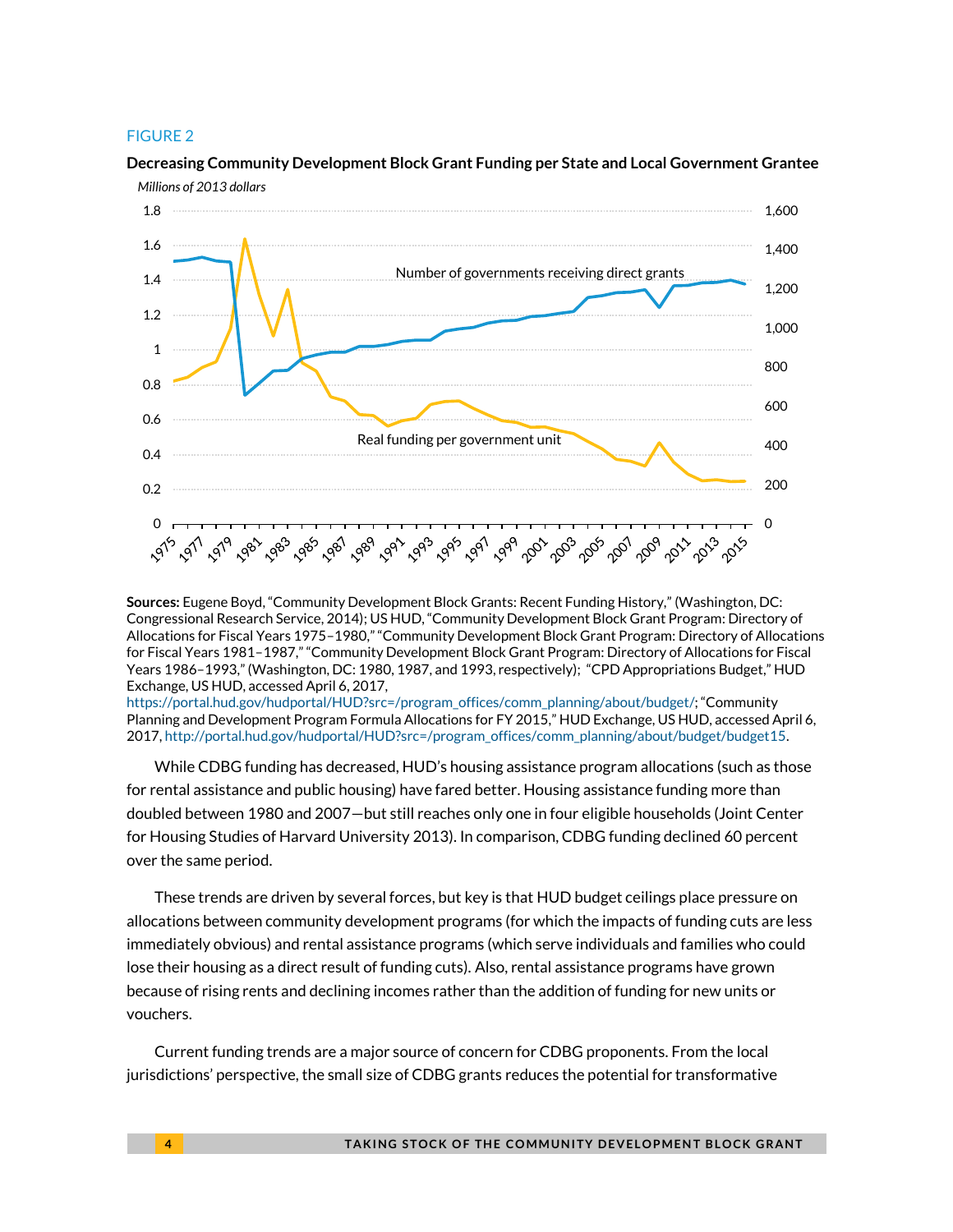projects and disincentivizes dedicating staff time to planning. Tight funding also makes local jurisdictions reluctant to support program changes that would reduce flexibility or redistribute funds.

### **Recommendations**

Implementing four funding-related recommendations will strengthen the CDBG program:

- **Limit the number of entitlement communities based on need**. The requirements for being an entitlement community should be altered to increase funding per entitlement community. Nonentitlement communities would still be eligible for funding under the state-administered CDBG program. The current criteria are based upon population and city status rather than need (see next section). Creating a need threshold for entitlement status would not only better target funding to need, but also reduce the number of entitlement jurisdictions. Previous proposals have sought ways to accomplish this. For example, one proposal was to eliminate a grandfathering mechanism that prevents communities from losing their entitlement status when they no longer meet the requirements.<sup>[3](#page-14-2)</sup> A second option mentioned by the Congressional Research Service would increase the minimum population threshold and grant formula allocation needed to receive an entitlement grant (Boyd 2014).
- **Continue and increase funding**. Funding for CDBG has declined dramatically since its inception and has remained stagnant. CDBG grants must be a certain size to be useful for local jurisdictions. Given the important role that CDBG plays locally, the solution is to continue the program and increase funding conditional on other reforms, described below.
- **Educate the public and policymakers about CDBG's accomplishments. CDBG has funded <b>Fig. 3.** popular projects, but these are perceived to be funded solely by local governments. Advocates should raise awareness about CDBG projects to build support for additional funding.
- **Use the need for increased funding as an opportunity to improve the program.** Many improvements outlined in this brief may face opposition from local jurisdictions that fear losing funding. Increased funding could hold jurisdictions harmless for a set amount (e.g., five years) while implementing the proposed changes, which would help garner support from local jurisdictions and Congress members while improving CDBG's effectiveness.

# Are Funds Directed to the Jurisdictions with the Most Need?

The CDBG program has two main components: grants distributed directly to entitlement communities and grants administered indirectly through states (or directly to small cities in nonparticipating states). Under the entitlement communities component, major cities and urban counties are entitled to receive CDBG funds based on a formula. Localities that do not meet HUD's criteria for entitlement communities can apply for funds through state-administered grants (in participating states) or through HUD's small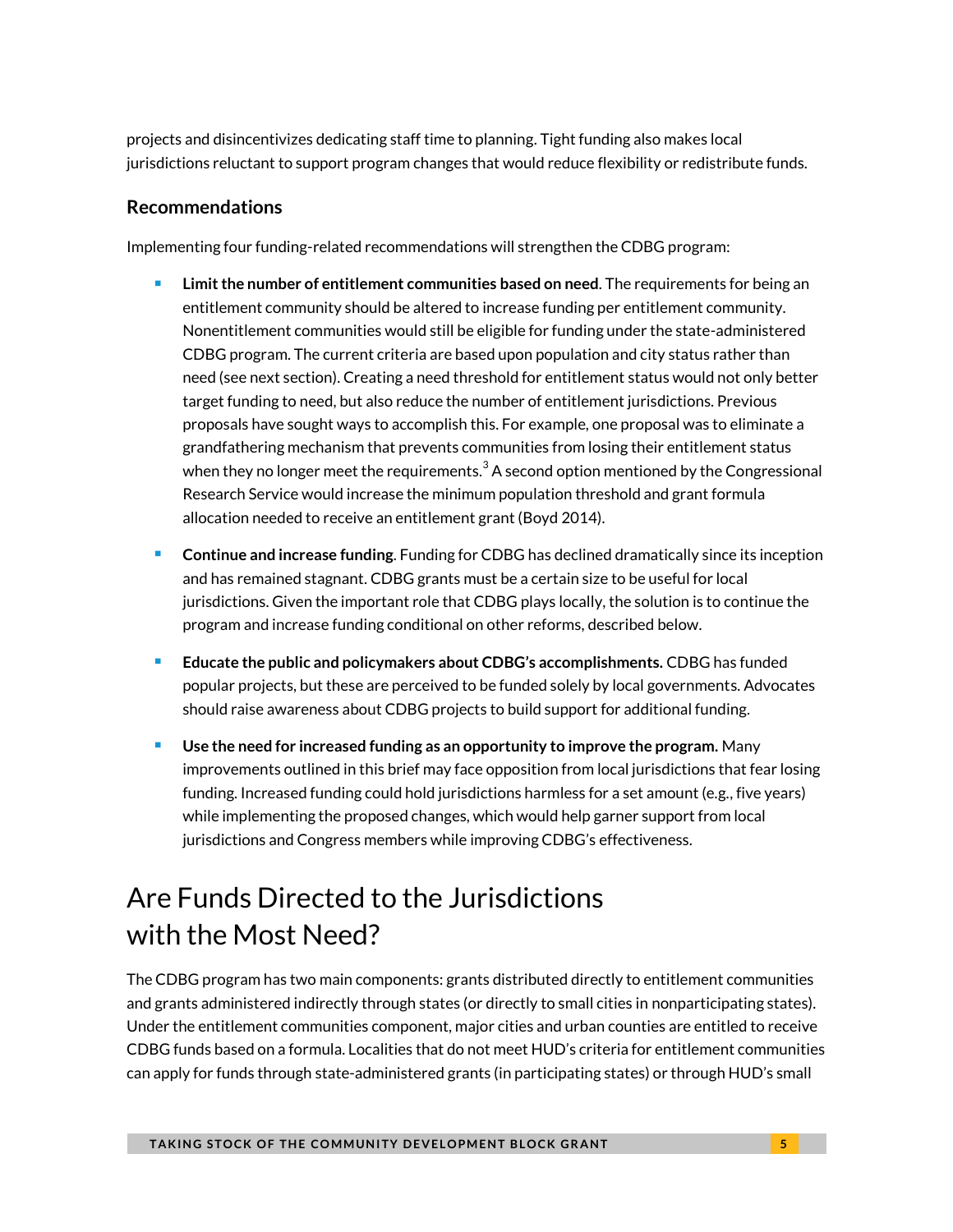cities program (in nonparticipating states[\).](#page-14-3) $^4$  Of the funds appropriated for CDBG, 70 percent are allocated to entitlement jurisdictions and 30 percent to nonentitlement jurisdictions. $^{\rm 5}$  $^{\rm 5}$  $^{\rm 5}$ 

Metropolitan cities with a population of at least 50,000 and urban counties with a population of at least 200,000 (excluding cities in the county entitled to CDBG funds) are entitled to CDBG funds. The amount of the grants is based on one of two formulae. Formula A, which was written into the 1974 legislation, uses a locality's weighted share of population, poverty, and overcrowding to determine grant amounts. Formula B, added in 1977, uses a locality's weighted share of population-growth lag, $^6$  $^6$  poverty, and pre-1940 housing.<sup>[7](#page-14-6)</sup> HUD uses the larger of the two amounts calculated from Formulas A and B to determine an award (Richardson 2005). $^8$  $^8$ 

The small cities and state-administered programs use similar formulae. States receiving a stateadministered CDBG program grant can choose how to award these monies to local governments, within guidelines. For example, states may award grants through a competitive process or by entitlement (US HUD 2014).

Studies have found that the formulae's abilities to match funding to need have diminished over time (Collinson 2014; Rich 2014; Richardson 2005). Sources of the mismatch include the imperfect relationship between the variables in the allocation formulae and need. For example, wealthy suburbs may have older housing stock and low population growth but are not especially needy.

#### **Recommendations**

- **Improve the formulae.** Congress should create a single formula that provides similarly needy communities with comparable funding per capita and more needy communities with more funding per capita then less needy communities (Collinson 2014; Richardson 2005). For example, Congress might put higher weights on a measure of concentrated poverty (Collinson 2014; Rohe and Galster 2014) or children living in poverty. Although local officials generally oppose a redistribution of CDBG funds, they may accept a change if the formulae are simplified so that allocations are more predictable.
- **Lower funding for wealthy communities**. As part of the formula overhaul, Congress should modify the existing allocation formulae to lower the weight of housing stock and population variables for wealthy communities (Collinson 2014; Richardson 2005), since some wealthy communities receive greater allocations than their needs may suggest.
- **Remove the distinction between entitlement and nonentitlement communities.** Congress can allocate funds across all local jurisdictions according to a formula based on need. To avoid small grants and maintain grant efficacy, Congress can impose the current or more stringent minimum thresholds for grant amount and population.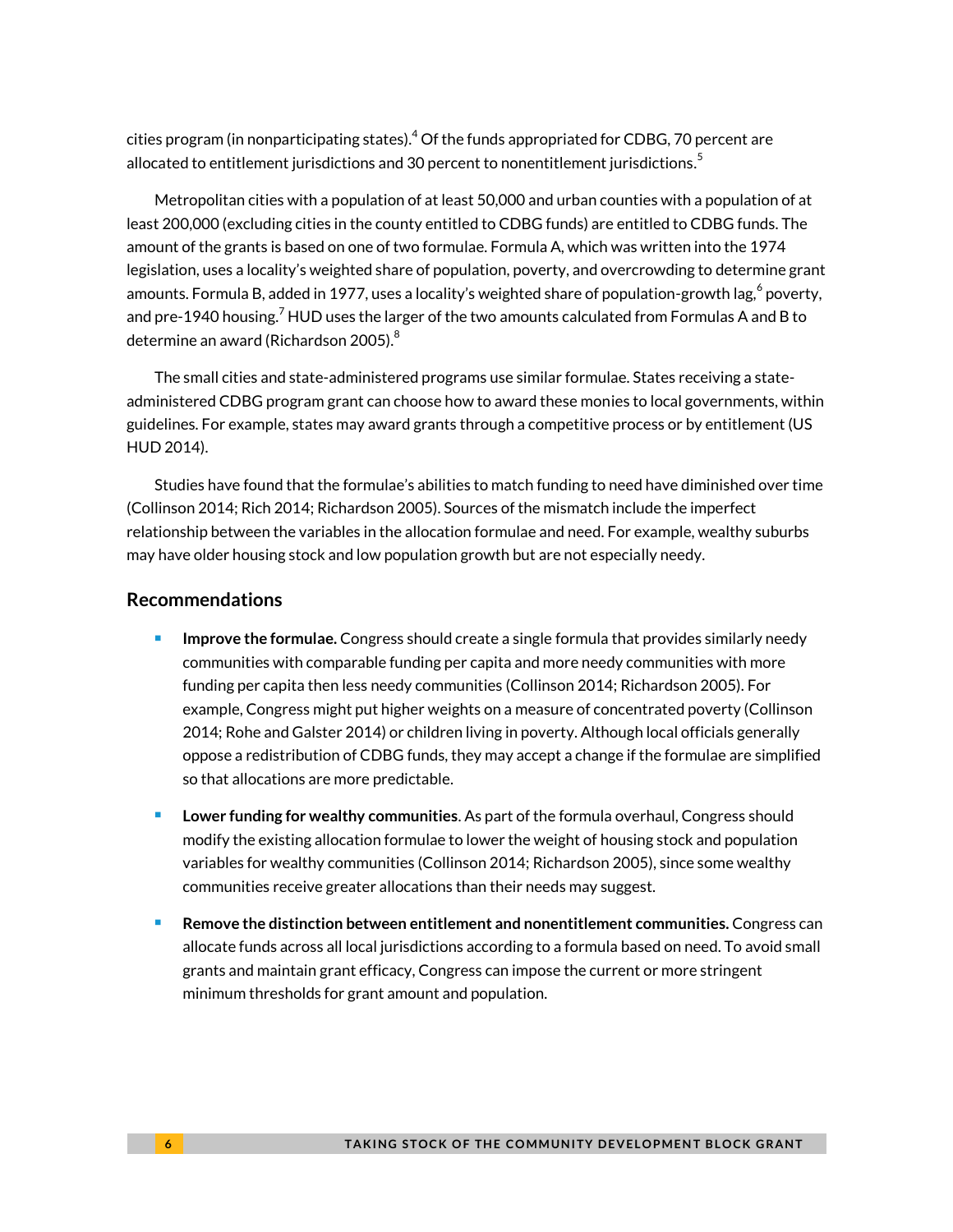### Are CDBG Funds Used for the Right Activities?

HUD distributes program funds each year with broad requirements about which community and economic development activities can be supported:

- **Each activity undertaken by a locality must meet one of CDBG's national objectives, that is, it** must principally benefit low- and moderate-income (LMI) persons, eliminate or prevent slum and blight conditions, or meet other urgent community development needs.
- **Local grantees are required to use (over three years) at least 70 percent of their CDBG grant** funds for activities that benefit LMI persons, defined as those with 80 percent or less of area median income. Where at least 51 percent of residents are LMI persons, HUD allows grantees to count 100 percent of "area-benefiting" expenditures as benefiting LMI persons.
- The remainder of the grant can be used to prevent or eliminate slums or blight or to address urgent community development needs.
- **Up to 15 percent of the grant can be used for public services or social services.**
- Up to 20 percent of the grant can be used for planning and administration expenses.

HUD prohibits certain uses of funds, including political activities and construction of new housing by local governments. $\degree$ 

In addition to spending CDBG funds directly, entitlement communities can, under the Section 108 Loan Guarantee Program, use their future CDBG funds as collateral for community and economic development projects (Wiley 2014). Similar to CDBG, Section 108 is used as "seed money" to attract other funding sources or fill funding gaps (Prunella, Theodos, and Thackery 2014).

The state-administered CDBG program has similar allowable activities but different restrictions on program administration and technical assistance. States can use \$100,000 plus 50 percent of costs incurred for program administration. States can also use part of their CDBG allocations on technical assistance activities. However, states cannot spend more than 3 percent of allocations on program administration and technical assistance combined. $^{10}$  $^{10}$  $^{10}$ 

To receive funds, entitlement communities (and states in the state-administered program) must develop and submit a consolidated plan, as HUD requires for its other Community Planning and Development formula grant programs. The consolidated plan identifies a jurisdiction's goals for the CDBG program and for its housing programs.

CDBG spending falls under a few general categories: property acquisition and clearance, housing, economic development, public improvements and facilities, public services, and planning and administration. Within these categories, grantees have funded a wide variety of activities, including street upgrades, infrastructure infill, affordable homeownership, homeless services, and small business loans. For example, Pharr, Texas, used CDBG funds to buy equipment that enabled the city to host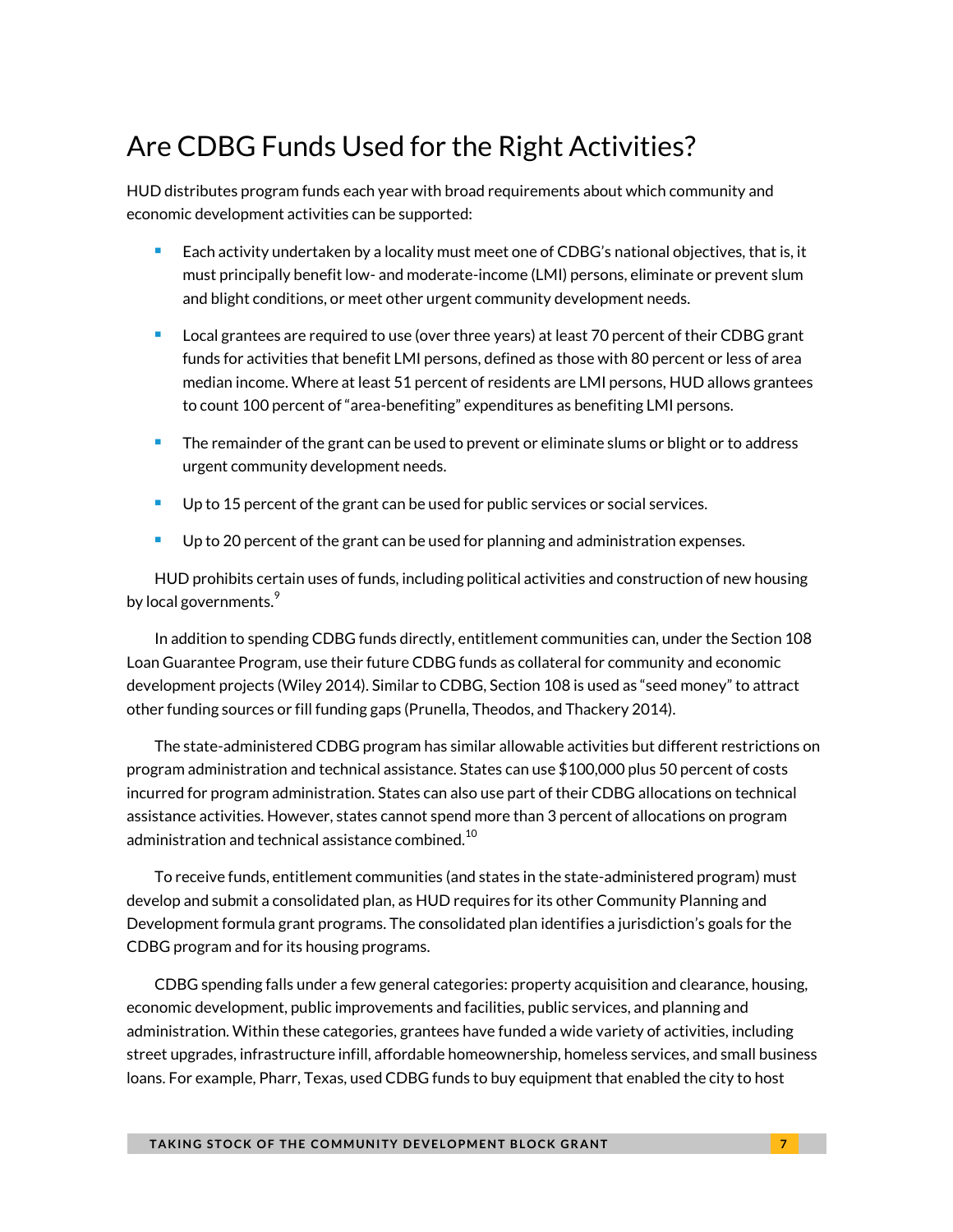festivals and to operate an oral history display at City Hall (US HUD, n.d.). Boston, Massachusetts, used CDBG funds for home repairs for LMI senior citizens (City of Boston, Massachusetts, Office of the Mayor, n.d.).

Some cities set aside a portion of their CDBG funds for specific activities. For example, Oakland, Michigan, sets aside one-third of its annual CDBG funds for home improvement loans for LMI residents. The remaining two-thirds are allocated to revitalization projects (Advantage Oakland 2012). In FY 2011, the highest percentage of entitlement funds was used for housing-related activities (30 percent) and the next highest was public improvements and facilities (25 percent) (Rich 2014).

However, when HUD solicited feedback from grantees on program requirements, day-to-day administrators stated that they would prefer more guidance on how to use funds effectively within the requirements.

#### **Recommendation**

 **Provide more guidance on how to use funds.** HUD's local field offices could provide localities with much-needed guidance on how to use funds effectively, but they are currently understaffed. Field offices should be strengthened to provide added guidance so that funds can be used more effectively within jurisdictions.

### How Well Do Grantees Target Their Funds to People and Places with Needs?

Grantees cite the CDBG program as essential to their communities and economic development strategies (US GAO 2013). Given the suite of other federal, state, local, philanthropic, and for-profit sources of local development funding, CDBG funds stand out as among the most flexible. Yet, CDBG's inherent flexibility raises concerns that local allocations do not adequately target the needs of lowincome people.

There are a few dimensions of these concerns. First, whether grantees adequately direct funding to LMI people is uncertain. Studies have shown that HUD's accounting rules overstate the proportion of CDBG funds that benefit LMI people (Brooks and Sinitsyn 2014; Walker, Hayes, et al. 2002). Brooks and Sinitsyn (2014) find that in Chicago, council districts with lower incomes receive less funding than what their share of LMI people would predict. In Los Angeles, they find that lower-income council districts actually received more than what their share of LMI people would predict, but higher-income neighborhoods in lower-income council districts received more funds than lower-income neighborhoods in higher-income districts. Relatedly, even if funds are targeted to LMI people, they may be benefiting those at the higher end of the LMI income range (Rich 1993).

Second, there is a tension between funding social services for LMI people versus brick-and-mortar development projects to improve LMI neighborhood conditions. An early study by Dommel and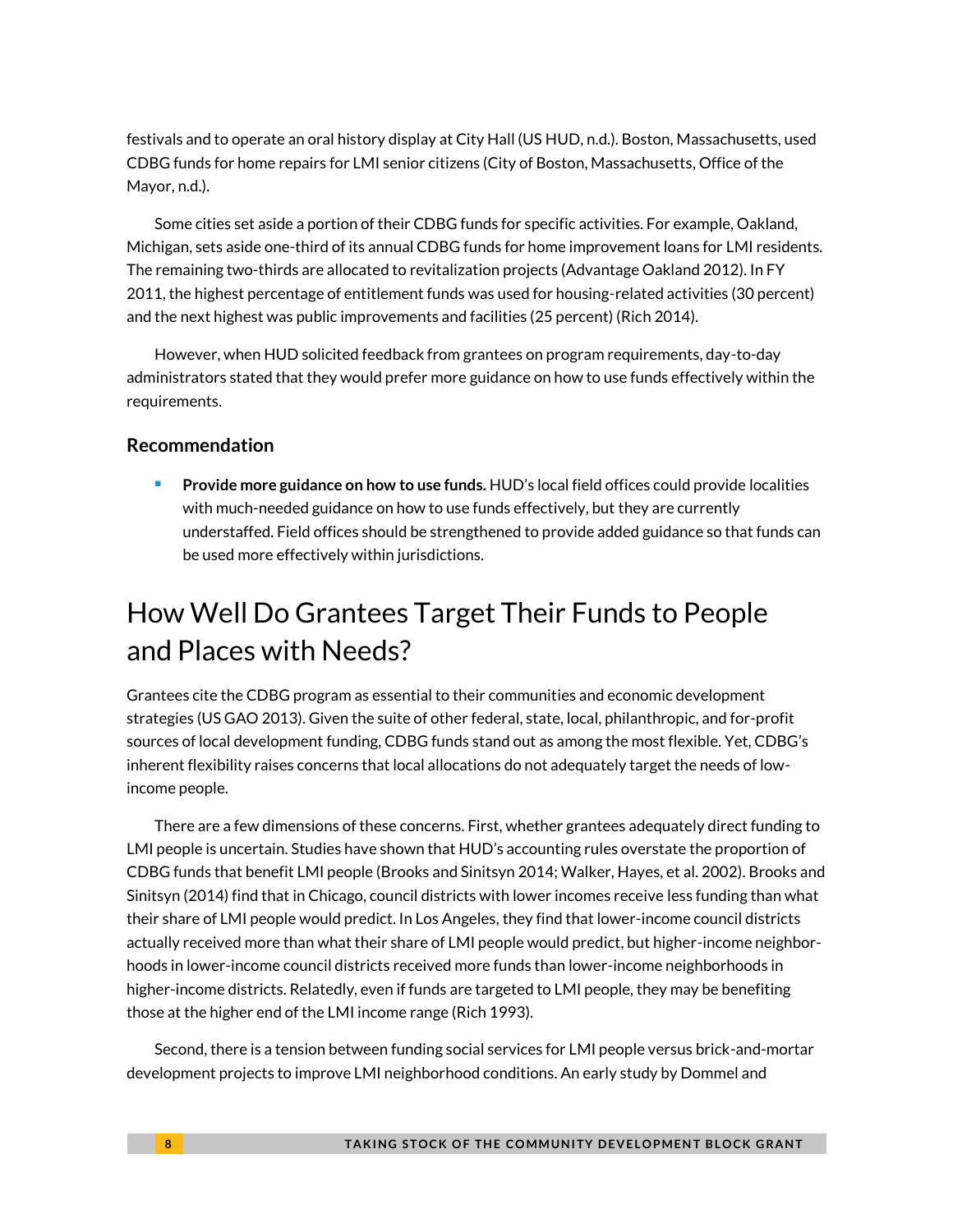coauthors (1983) found that, compared to other activities, economic development activities tended to have fewer direct benefits to LMI people. Yet the question remains unanswered—which types of or mix of programs currently have the greatest benefits to LMI people remains unanswered?

Third, funds may be more effective if they are more geographically concentrated (Galster et al. 2006; Walker, Hayes, et al. 2002). Pooley's (2014) analysis of CDBG and Section 108 housing–related funding in Philadelphia supported the hypothesis that higher geographic concentrations of funds were more effective. Currently, HUD provides some incentive for entitlement communities to designate and target funds to Neighborhood Revitalization Strategy Areas. However, such investments accounted for just 17 percent of total CDBG funds between 1995 and 2012 (Rich 2014). Although targeting funds to neighborhoods with a certain level of need reduces flexibility, local officials can circumvent the politics of allocating money and concentrate on those in need. In addition, more concentrated targeting may make outcomes easier to measure, since measuring outcomes is difficult when funds are diffuse.

#### **Recommendations**

- **Monitor social targeting.** HUD requires that 70 percent of CDBG funds benefit LMI people. However, there are no reliable data on how well jurisdictions meet this requirement because jurisdictions self-report these data. Accounting rules may also allow jurisdictions to claim that projects benefited more LMI people than they actually did. HUD should increase monitoring and enforcement of this requirement.
- **Strengthen the requirement to benefit low-income people.** HUD should establish stronger requirements for targeting low-income people. For instance, some percentage of CDBG funds could be required to benefit people with incomes less than 50 percent of the area median income (Rohe and Galster 2014).
- **Expand geographic targeting.** HUD should establish an additional requirement, and possibly funding incentives, to spend some percentage of CDBG funds within a single area. HUD can explore whether to concentrate funds in areas with the highest needs or in areas that require less funding to see results. Since geographic targeting may not be appropriate for all jurisdictions, criteria should be established for who should follow geographic targeting requirements.
- **Anticipate the potential conflict between geographic targeting and fair housing.** Some may see fair housing goals as running counter to the principle of geographic targeting to LMI neighborhoods, since fair housing resources are used to broaden affordability options in higherincome neighborhoods. However, economic development and fair housing does not need to be a tradeoff. If a jurisdiction considers its policy toolbox holistically, it can use inclusionary housing jurisdictions to create opportunity areas in wealthy communities while using CDBG funds in LMI neighborhoods. HUD can provide guidance when reviewing Assessments of Fair Housing on how to integrate these two goals.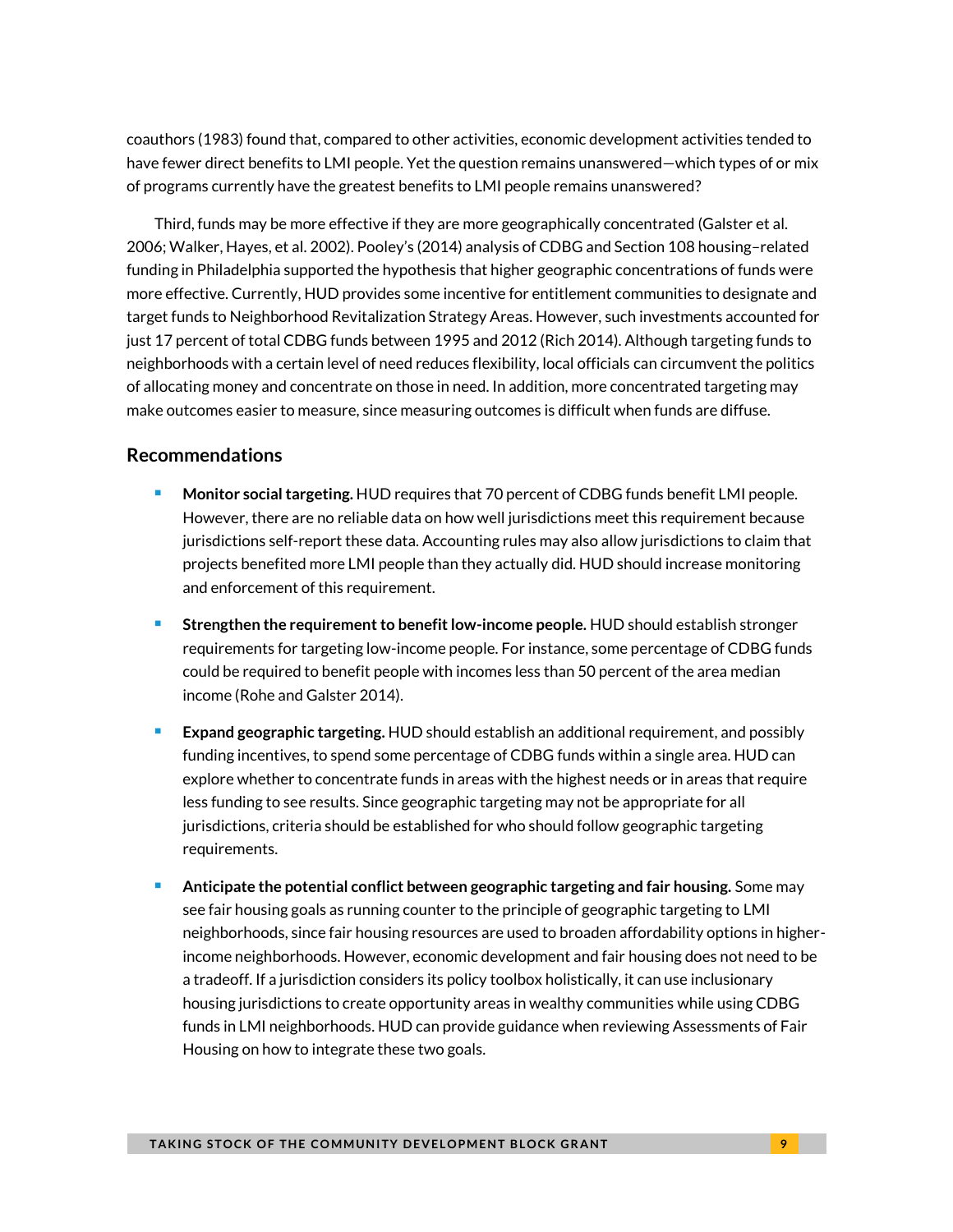# How Can the Program Encourage Good Performance?

Because of local fiscal stresses and the small size of CDBG grants, some jurisdictions use CDBG to fill funding gaps rather than for transformative or capacity-building investments. In addition, HUD's ability to support, monitor, and reward grantees for good performance has diminished because of decreased staffing. Recent place-based initiatives, such as HUD's Sustainable Communities and Promise Neighborhoods, provide examples of how higher expectations, strong technical assistance, and dedicated resources can help grantees use data to analyze their needs and create comprehensive community development strategies.

### **Recommendations**

 **Reward jurisdictions for good performance.** HUD should do more to encourage grantees to use their funds effectively. We recognize, however, that it is difficult to measure or reward jurisdictions based on long-term outcomes, because it is difficult to measure long-term outcomes and attribute them directly to CDBG. Therefore, metrics must focus on immediate outputs such as per unit rehabilitation cost, timeliness in expending money, success in leveraging funds, and extent CDBG funds are integrated into a community-level revitalization plan or approach.

Although many CDBG recipients would oppose certain ways to implement a reward system, such as setting aside funds for good performance or using sanctions for poor performance, fewer recipients would oppose rewarding good performance in general. HUD can create buy-in for a reward system through a demonstration project, such as including a reward system within the state programs that already distribute funds on a competitive basis.

- **Do more to facilitate peer learning and improve technical assistance.** Effective technical assistance can create the capacity to examine a jurisdiction holistically, assess the root causes of problems, and prioritize funding. CDBG grantees exchange information regularly, but HUD can do more to facilitate peer learning and improve technical assistance. Specifically, HUD should help grantees use data to analyze needs, formulate comprehensive community development strategies, create public-private partnerships, coordinate community development efforts, define goals and outcome measures, and leverage CDBG funds for additional funding.
- **Set aside funds for planning.** Local governments may not devote resources to planning and partnership development for CDBG because leaders want their most capable staff to focus on larger portions of the budget. Thus, setting aside funds for planning would support a higherquality planning process.
- **Provide CDBG recipients with guidance and encouragement to pursue public engagement**. The public must be involved in ensuring high performance because, ultimately, it is residents' quality of life that matters. Engaging community members can help CDBG projects identify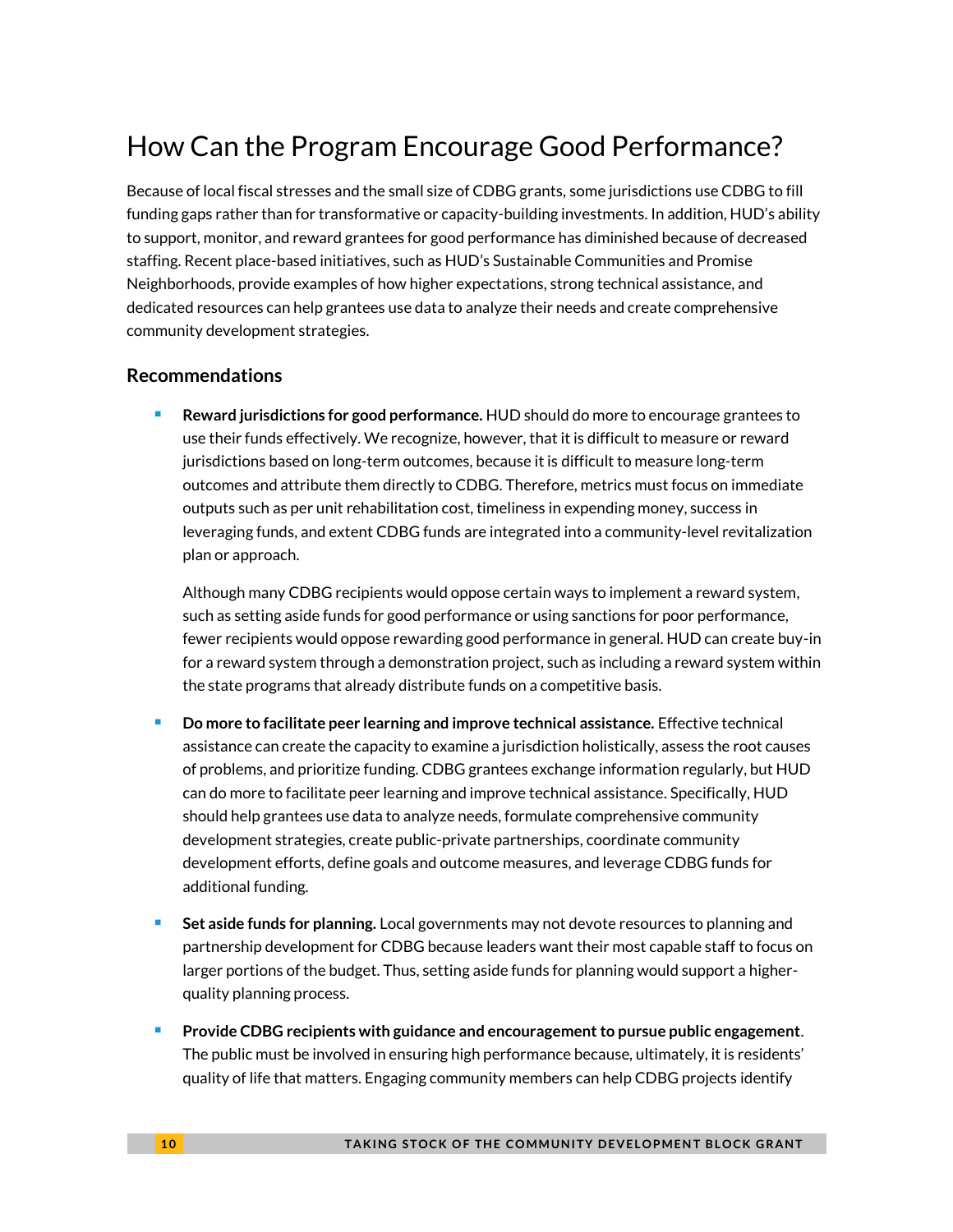problems, and, in particular, uncover unintended consequences. HUD can use the Sustainable Communities' community engagement component as a model. In Sustainable Communities, some jurisdictions appointed community leaders to resource-governing bodies to meet community engagement requirements. Others used grant funds to keep community stakeholders involved during project implementation, so that community members and groups that informed the project's goals could provide accountability. Jurisdictions could also consider contracting with organizations that have demonstrated capacity to engage underserved and disadvantaged communities.

- **Be more proactive in educating potential project partners about CDBG requirements**. Inexperience working with other organizations and with CDBG funds can be barriers to an effective CDBG partnership, which could impede good performance. Potential partners may be unfamiliar with the community development field or how to use CDBG dollars. Educating actors about CDBG requirements will help encourage interorganizational collaboration.
- **Alter regulations to encourage risk taking and innovative projects and partnerships**. While jurisdictions could use CDBG for innovative projects or partnerships, they may be too risk averse to try new strategies and would rather use CDBG for essential services. This is especially true of small to mid-size grantees with minor allocations. Current CDBG regulations do not encourage risk taking. Congress could set aside a slice of the CDBG pool for entrepreneurial investments, so that communities will be encouraged to take more risk.
- **Increase HUD's field office capacity**. As touched on above, HUD's staffing has decreased, limiting its capacity to provide grantees with intensive assistance. Given the complexity of community and economic development and the local nature of these issues, this resource is important for local grantees.

# How Well Does the CDBG Platform Work for Supplemental Programs?

Congress has created several programs under HUD's Community Development Fund to address largescale crises, such as the foreclosure crisis and natural disasters. These programs used CDBG as a platform but were not necessarily tied to CDBG activities.

One CDBG-funded crisis program was the Neighborhood Stabilization Program, created in 2008 to address the wave of foreclosures and vacant properties from the subprime mortgage crisis. There were three rounds of the program from 2008 to 2010. In all three, grantees received funds to purchase and redevelop foreclosed and abandoned residential properties. In the first and third round, funds were allocated to a set number of state and local governments on a formula basis. In the second round, funds were available on a competitive basis to 56 states, local governments, nonprofits, and consortia of nonprofit entities. All Neighborhood Stabilization Program activities had to benefit persons whose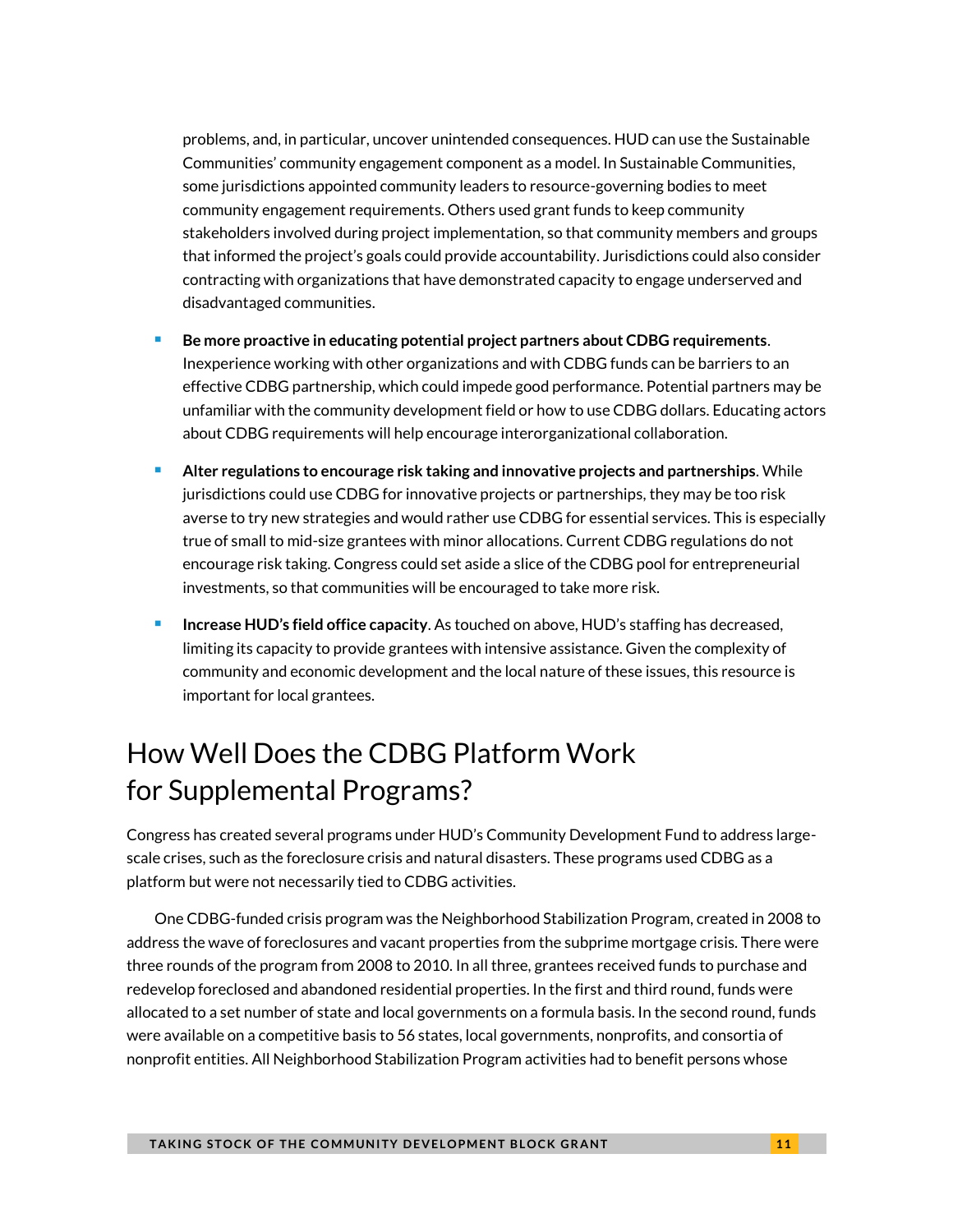income did not exceed 120 percent of area median income, and at least 25 percent of the funds had to benefit individuals or families whose incomes did not exceed 50 percent of the area median income. $^{\rm 11}$  $^{\rm 11}$  $^{\rm 11}$ 

A second of these crisis programs was CDBG Disaster Recovery (CDBG-DR), created to supplement funding from other federal disaster recovery programs. CDBG-DR was employed after hurricanes such as Katrina, Rita, Wilma, Sandy, and other disasters in 2011, 2012, and 2013, as well as for New York City's post–September 11th recovery efforts (Disaster Relief Appropriations Act of 2013; US HUD 2014).

CDBG-DR funds have, in recent years, far outstripped funding for the core CDBG program, though they are available only to a few grantees for a set time. CDBG-DR grants have been allocated differently depending on language in the acts appropriating CDBG-DR funds. Yet all funded activities must meet at least one of CDBG's national objectives (unless that requirement is waived). $^{12}$  $^{12}$  $^{12}$ 

### **Recommendations**

- **Create permanent regulations for a CDBG disaster recovery program.** While CDBG is an established vehicle for delivering funds, policymakers still must design program requirements for each disaster recovery appropriation. (For example, it took nearly 12 months to design the CDBG-DR program to aid Louisiana's recovery after Hurricanes Katrina and Rita.) Creating permanent regulations and program guidance would reduce the time between funding appropriation and disbursement (Spader and Turnham 2014).
- **Encourage cross-jurisdictional collaboration on CDBG-DR projects.** Disasters often affect areas under multiple jurisdictions, and rebuilding efforts may require coordination among different CDBG grantees. Jurisdictions may grant a single entity funds to implement a crossjurisdictional project. However, grantees may need more encouragement and guidance on how to set up these arrangements.

# What Data Are Available to Track and Evaluate CDBG Activities?

HUD monitors grantees' activities and accomplishments through its Integrated Disbursement and Information System (IDIS). Grantees input information on CDBG-funded activities, such as activity type, address of activity, and proposed and actual accomplishments. However, HUD has recognized that the system has issues with missing and misreported data (McEnanly 2011; US HUD 2012). Monitoring relies heavily on self-report and is susceptible to exaggeration (Rohe and Galster 2014; US Government Accountability Office 2006).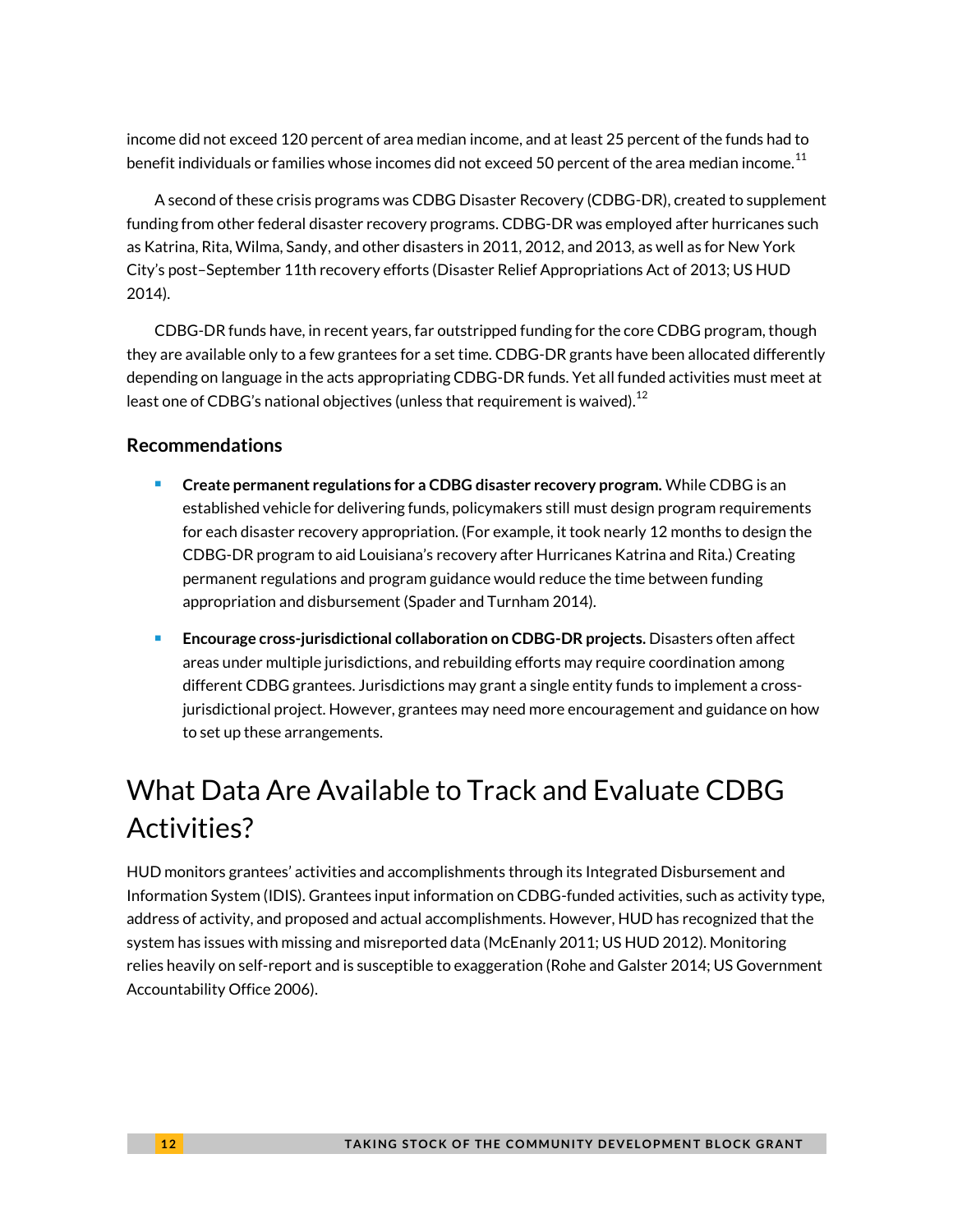#### **Recommendations**

- **Improve IDIS data collection.** There are opportunities to collect more informative performance data. Prunella et al. (2012) proposed improvements to IDIS after their evaluation of the CDBGrelated Section 108, which also uses IDIS as a reporting platform. They recommend that grantees report on specific objectives, outputs, and outcomes for each activity and describe those measures. For example, a grantee may wish to expand small businesses (objective) through technical assistance to entrepreneurs (input) and should report on the number of people receiving technical assistance (output) and the increase in small businesses (outcome). These measures should also be collected at small geographic levels and over time to facilitate evaluation. Even without the issue of CDBG's flexibility, it is difficult to measure neighborhood impacts in general. In particular, it is difficult to predict when impacts will be visible. Researchers need longitudinal outcome data at a small geographic level before and after a CDBG project, for both target and nontarget communities. Some data are available, such as data on vacancy rates and crime, but more should be collected. Researchers also need detailed information on where and how CDBG funds are spent within a community, as well as information on other public-private expenditures that could affect CDBG target areas.
- **Explore innovative methods for collecting these data.** HUD is exploring options for improving its data collection system and how it tells CDBG's story. These options include crowdsourcing data collection, having a private company design a mobile application to display data, and holding a competition to redesign IDIS. Additional innovative methods should be explored to determine the best way to facilitate and improve data collection.
- **Collect qualitative data on CDBG**. Qualitative information, such as that on CDBG organizational structures, how decisions get made, and community engagement efforts, is important for understanding the context around CDBG implementation and potential institutional impacts. On-the-ground observations, surveys, and discussions with residents can shed light on where and when CDBG improves quality of life. Simple opinion surveys, while not suitable for impact research, may demonstrate CDBG's value to Congress and help improve systems and processes. Such qualitative information is not included in IDIS. Local field offices could collect valuable qualitative (and quantitative) information, but they are understaffed. A less resource-intensive approach could be to evaluate a sample of grantees and collect detailed information, according to the grantees' needs and goals.
- **Create typologies of outcome measures**. Because CDBG was designed to address a wide range of local problems, there is no universal measure of success. HUD and the research community should develop typologies to guide the choice of appropriate outcome measures. The National Community Development Association is formulating CDBG performance measures that it hopes will be easily understood by citizens and policymakers, broad enough to capture data from a majority of grantees, and less burdensome for grantees to collect. Grantees could also be measured against what their program plans promised.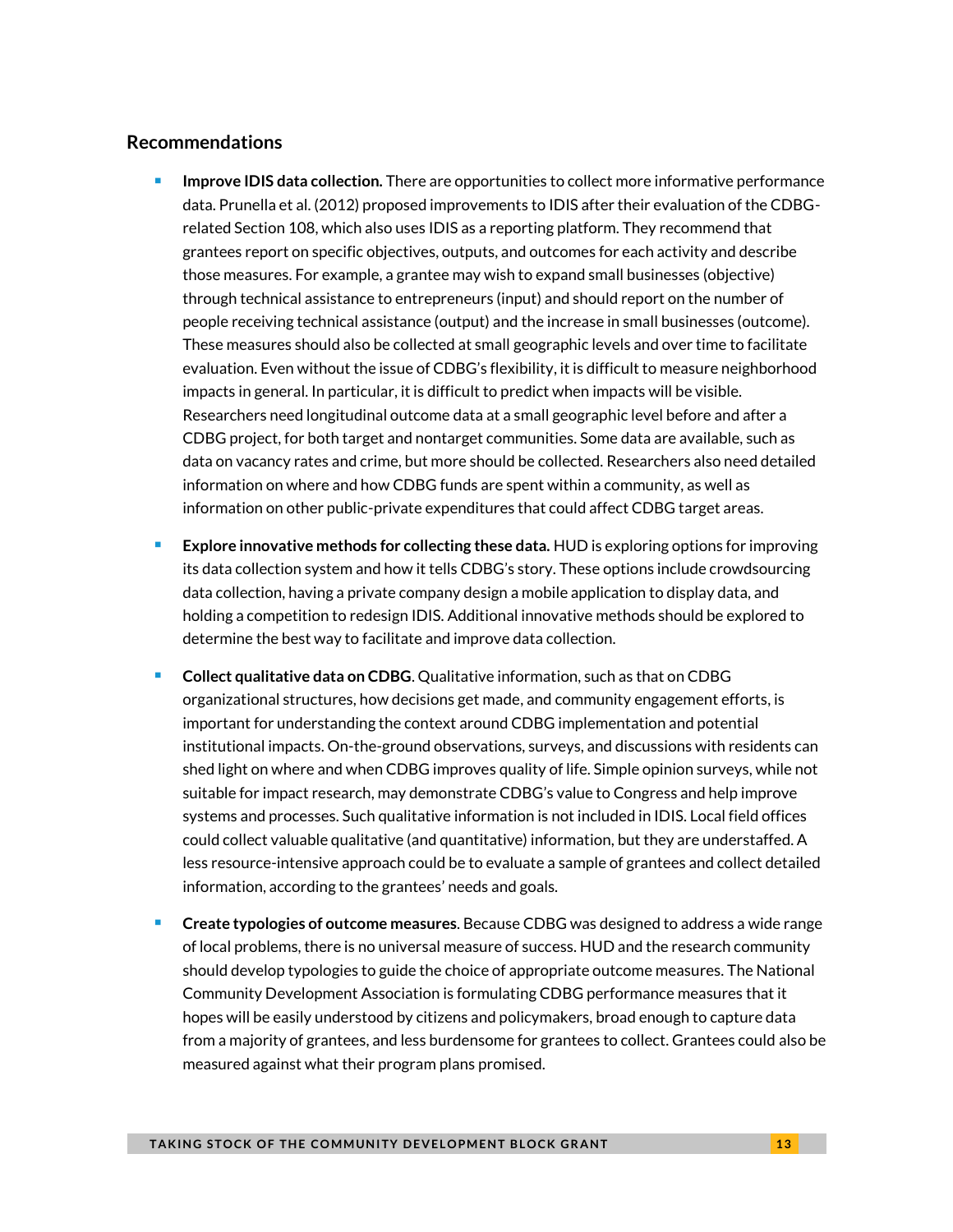# What Are CDBG's Impacts on People and Place?

The drastic decline in CDBG funding may be related to the lack of solid evidence on its effects. For such a large, long-standing program, CDBG has received only limited research on its outcomes for communities and individuals. Impact evaluations have been even more limited and have been completely absent in recent years. $^{13}$  $^{13}$  $^{13}$ 

Numerous studies and debates have explored the effects of CDBG policy changes on allocations and program activities (Collinson 2014; Fossett 1987; Richardson 2005; Steger 1984), and on specific CDBG activities such as demolitions, infrastructure development, affordable housing construction, and small business lending (Walker, Abravanel, et al. 2002). Yet there has been little comprehensive analysis of the program's effects on community outcomes. A 2002 study of 17 cities, undertaken by the Urban Institute and funded by HUD, found that larger CDBG investments were linked to improvements in neighborhood quality (Walker, Hayes, et al. 2002). Neighborhood improvements were found to be stronger or weaker depending on the CDBG activity pursued. However, the authors argued that limitations and inaccuracies in the CDBG data were a major barrier to the systematic study of neighborhood effects. Among the problems were measurement error and ambiguous spatial information, which not only necessitated a sizeable investment of time and money for data cleaning, but also biased the estimates.

It is indeed difficult to estimate the effects of CDBG because the funds can be used for such a wide range of activities. And, depending on the program activity, the outcomes may be not evident for a long time after the funds are allocated. However, there is a growing list of methods and approaches for overcoming these difficulties, and they should be deployed in further research about program effects.

### **Recommendation**

 **Invest in knowledge building**. HUD should—in the near term—fund descriptive and impactrelated research. Descriptive and impact-related research are mutually reinforcing, though only impact evaluations can provide reliable and systematic evidence of CDBG's effects. Research results could help identify how CDBG can be improved and make a strong case for increasing its funding.

# Conclusion

The Trump administration has proposed to eliminate CDBG funding, and the program has faced criticism for the lack of evidence on its benefits. This lack of evidence, though, may be more related to a lack of investment in evaluating the program rather than to a lack of true impacts. HUD should improve processes and monitoring so that CDBG's effects can become apparent. But the program's design and implementation should be reformed and strengthened as well. CDBG's allocation mechanisms, requirements, grantee support systems, and incentives must be reworked to achieve its potential for being a transformative investment for distressed places and people. Absent these changes, CDBG's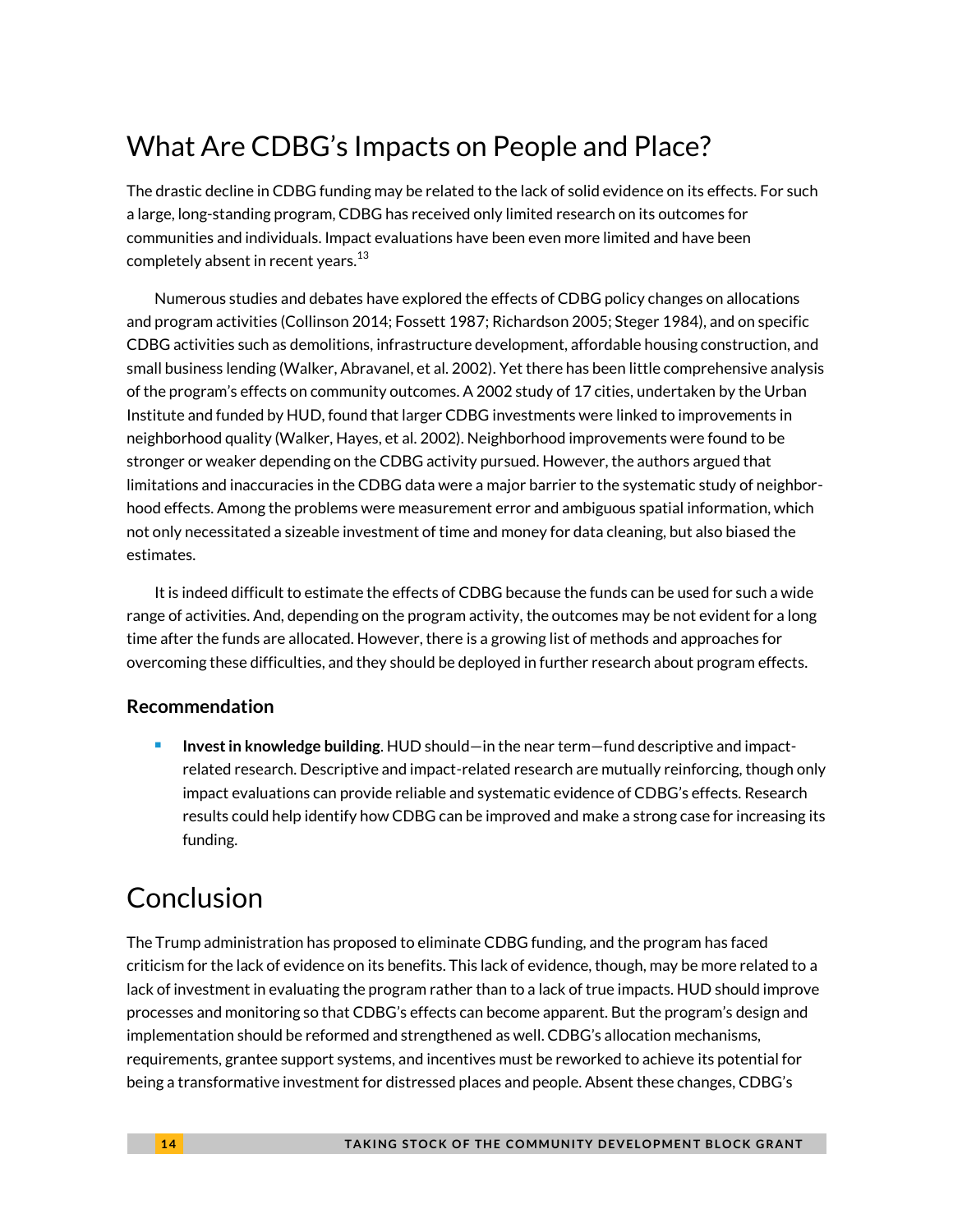funding will likely continue to decrease—at least in real terms—eventually eroding this important social program.

### **Notes**

- <span id="page-14-0"></span>1. "Selected Accomplishments Reported by CDBG Grantees," HUD Exchange, US HUD, accessed April 6, 2017, [https://www.hudexchange.info/onecpd/assets/File/CDBG\\_Accomp\\_Natl.xlsx.](https://www.hudexchange.info/onecpd/assets/File/CDBG_Accomp_Natl.xlsx)
- <span id="page-14-1"></span>2. "Detailed Information on the Community Development Block Grant (Formula) Assessment," US Office of Management and Budget, last updated September 6, 2008, [http://georgewbush](http://georgewbush-whitehouse.archives.gov/omb/expectmore/detail/10001161.2003.html)[whitehouse.archives.gov/omb/expectmore/detail/10001161.2003.html.](http://georgewbush-whitehouse.archives.gov/omb/expectmore/detail/10001161.2003.html)
- <span id="page-14-2"></span>3. "Community Planning and Development Community Development Fund 2014 Summary Statement and Initiatives," HUD Exchange, US HUD, accessed April 6, 2017, [https://portal.hud.gov/hudportal/documents/huddoc?id=COMDEVFUND.pdf.](https://portal.hud.gov/hudportal/documents/huddoc?id=COMDEVFUND.pdf)
- <span id="page-14-3"></span>4. "State Community Development Block Grant Program," HUD Exchange, US HUD, accessed April 6, 2017, [https://www.hudexchange.info/programs/cdbg-state/.](https://www.hudexchange.info/programs/cdbg-state/)
- <span id="page-14-4"></span>5. 24 C.F.R. §570.709 (2009).
- <span id="page-14-5"></span>6. *Population-growth lag* is defined as the difference between a locality's current population and the population it would have had if it had experienced the same population growth as other localities since 1960. If a locality grows more than the average rate, its population-growth lag value is zero (Richardson 2005).
- <span id="page-14-6"></span>7. Formula B for cities uses the city's share of population-growth lag for other entitlement cities. Formula B for urban counties uses the county's share of population-growth lag for all entitlement cities and urban counties (42 U.S.C. 5306). See also the Housing and Community Development Act of 1974 for Formula A and the Housing and Community Development Amendments of 1977 for Formula B.
- <span id="page-14-7"></span>8. Because the total calculated grant exceeds the total amount available for the entitlement program, HUD uses a pro rata reduction to decrease grant amounts across the board (Richardson 2005).
- <span id="page-14-8"></span>9. "Community Development Block Grant Entitlement Program," HUD Exchange, US HUD, accessed April 6, 2017[, https://www.hudexchange.info/programs/cdbg-entitlement/.](https://www.hudexchange.info/programs/cdbg-entitlement/)
- <span id="page-14-9"></span>10. See note 4.
- <span id="page-14-10"></span>11. "Neighborhood Stabilization Program Grants," HUD Exchange, US HUD, accessed April 6, 2017, [https://www.huduser.gov/nspgis/nsp.html.](https://www.huduser.gov/nspgis/nsp.html)
- <span id="page-14-11"></span>12. "Community Development Block Grant Disaster Recovery Program," HUD Exchange, US HUD, accessed April 6, 2017[, https://www.hudexchange.info/programs/cdbg-dr/.](https://www.hudexchange.info/programs/cdbg-dr/)
- <span id="page-14-12"></span>13. *Impact evaluations* are tests of programmatic outcomes that allow researchers to make causal inferences that attribute observed changes to the program.

### References

Advantage Oakland. 2012. "Community Development Block Grant." Waterford, MI: Oakland County.

- Boyd, Eugene. 2014. "Community Development Block Grants: Recent Funding History." Washington, DC: Congressional Research Service.
- Brooks, Leah, and Maxim Sinitsyn. 2014. "Where Does the Bucket Leak? Sending Money to the Poor via the Community Development Block Grant Program." *Housing Policy Debate* 24 (1): 119–71.
- "CDBG: A 25-Year History." 1999. *Journal of Housing and Community Development* 56 (4): 20.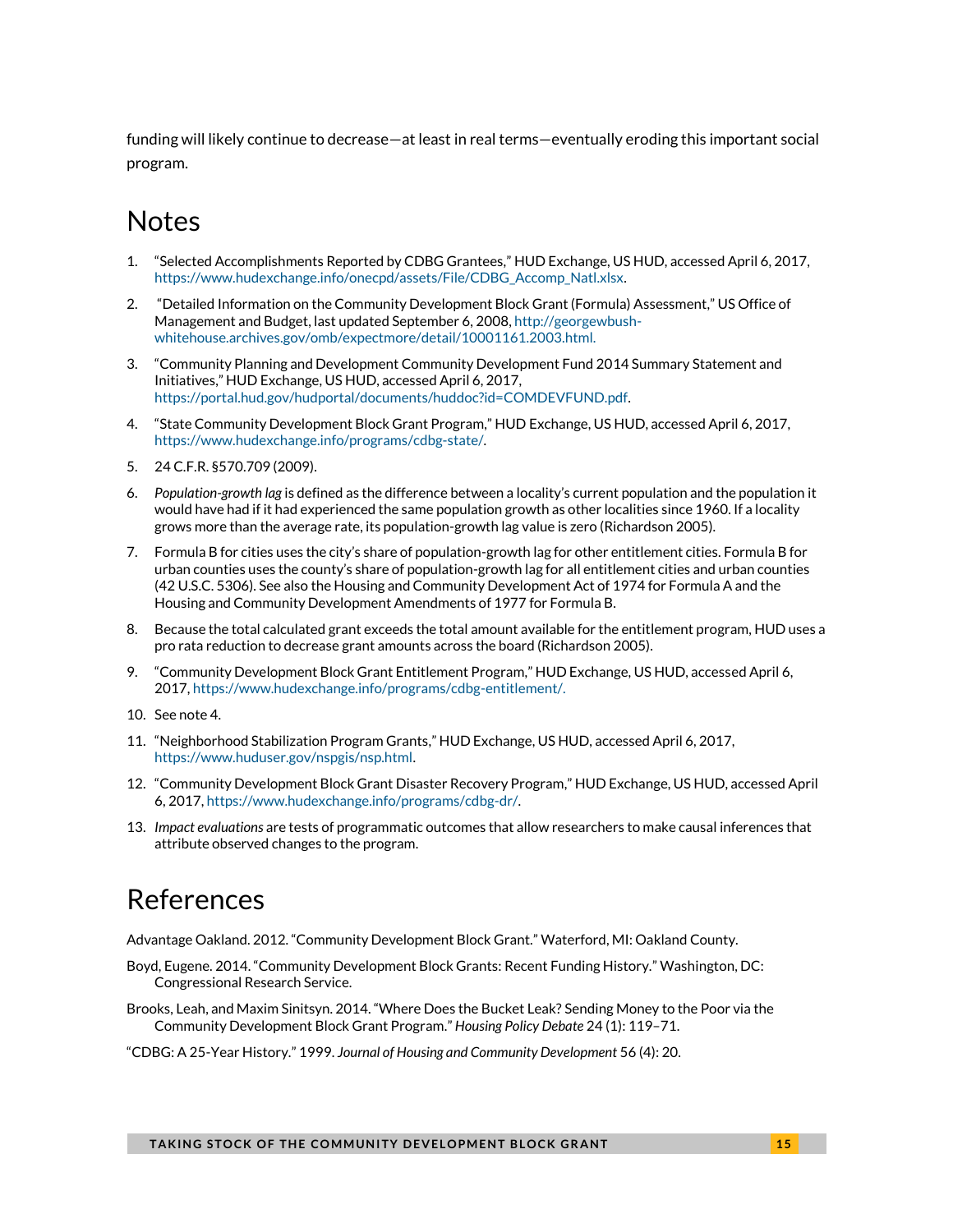- City of Boston, Massachusetts, Office of the Mayor. No date. "Community Development Block Grants Work for Boston." Washington, DC: National Community Development Association.
- Collinson, Robert. 2014. "Assessing the Allocation of CDBG to Community Development Need." *Housing Policy Debate* 24 (1):91–118.
- Fossett, James W. 1987. "The Consequences of Shifting Control: Federal and State Distribution of Small Cities CDBG Funds in Four Southern States." *Journal of Federalism* 17.
- Galster, George, Peter Tatian, and John Accordino. 2006. "Targeting Investments for Neighborhood Revitalization." *Journal of the American Planning Association* 72 (4).
- Hays, Allen R. 2012. *Federal Government and Urban Housing.* Albany: SUNY Press.
- Joint Center for Housing Studies of Harvard University. 2013. "America's Rental Housing: Evolving Markets and Needs." Cambridge, MA: President and Fellows of Harvard College.
- McEnanly, Thomas R. 2011. "Additional Details to Supplement Our Report on HUD's Fiscal Years 2011 and 2010 Financial Statements." Washington, DC: US Department of Housing and Urban Development, Office of the Inspector General.
- Moore, Edgar. 2007. "HUD's Monitoring Controls and Procedures Regarding the Community Development Block Grant Program Were Not Adequate." Washington, DC: US Department of Housing and Urban Development, Office of the Inspector General.
- O'Connor, Alice. 1999. "Swimming against the Tide: A Brief History of Federal Policy in Poor Communities." In *Urban Problems and Community Development*, edited by Ronald F. Ferguson and William T. Dickens. Washington, DC: Brookings Institution Press.
- Orlebeke, Charles J., and John C. Weicher. 2014. "How CDBG Came to Pass." *Housing Policy Debate* 24 (1): 14–45.
- Pooley, Karen Beck. 2014. "Using Community Development Grant Dollars to Revitalize Neighborhoods: The Impact of Program Spending in Philadelphia." *Housing Policy Debate* 24 (1): 172–91.
- Prunella, Priscilla, Brett Theodos, and Alex Thackery. 2014. "Federally Sponsored Local Economic and Community Development: A Look at HUD's Section 108 Program." *Housing Policy Debate* 24 (1): 258–87.
- Prunella, Priscila, Alex Thackeray, Ryan Sullivan, Martin D Abravanel, Kassie Dumlao Bertumen, Brett Theodos, Nancy M. Pindus, Chris Walker, and Roger Frankoff. 2012. "Study of HUD's Section 108 Loan Guarantee Program." Washington, DC: US Department of Housing and Urban Development, Office of Policy Development and Research.
- Reich, David. 2014. "[Non-defense Discretionary Programs Have Seen Large Cuts and Face More Cuts in 2015](http://www.cbpp.org/research/non-defense-discretionary-programs-have-seen-large-cuts-and-face-more-cuts-in-2015?fa=view&id=4232)." Washington, DC: Center on Budget and Policy Priorities.
- Rich, Michael. J. 1993. *Federal Policymaking and the Poor: National Goals, Local Choices and Distributional Outcomes*. Princeton, NJ: Princeton University Press.
- Rich, Michael. 2014. "Community Development Block Grants at 40: Time for a Makeover." *Housing Policy Debate* 24 (1): 46–90.
- Richardson, Todd. 2005. "CDBG Formula Targeting to Community Development Need." Washington, DC: US Department of Housing and Urban Development.
- Rohe, William M., and George C. Galster. 2014. "The Community Development Block Grant Turns 40: Proposals for Program Expansion and Reform." *Housing Policy Debate* 24 (1): 3–13.
- Spader, Jonathan, and Jennifer Turnham. 2014. "CDBG Disaster Recovery Assistance and Homeowners' Rebuilding Outcomes Following Hurricanes Katrina and Rita." *Housing Policy Debate* 24 (1): 213–37.
- Steger, Mary Ann. 1984. "Group Influence versus Decision-Making Rules: An Analysis of Local CDBG Allocational Decisions." *Urban Affairs Review* 19 (3).
- US Department of Housing and Urban Development. No date. *[Historic Preservation and Heritage Tourism in Housing](http://portal.hud.gov/hudportal/documents/huddoc?id=DOC_14211.pdf)  [and Community Development: A Guide to Using Community Development Block Grant Funds for Historic Preservation](http://portal.hud.gov/hudportal/documents/huddoc?id=DOC_14211.pdf)*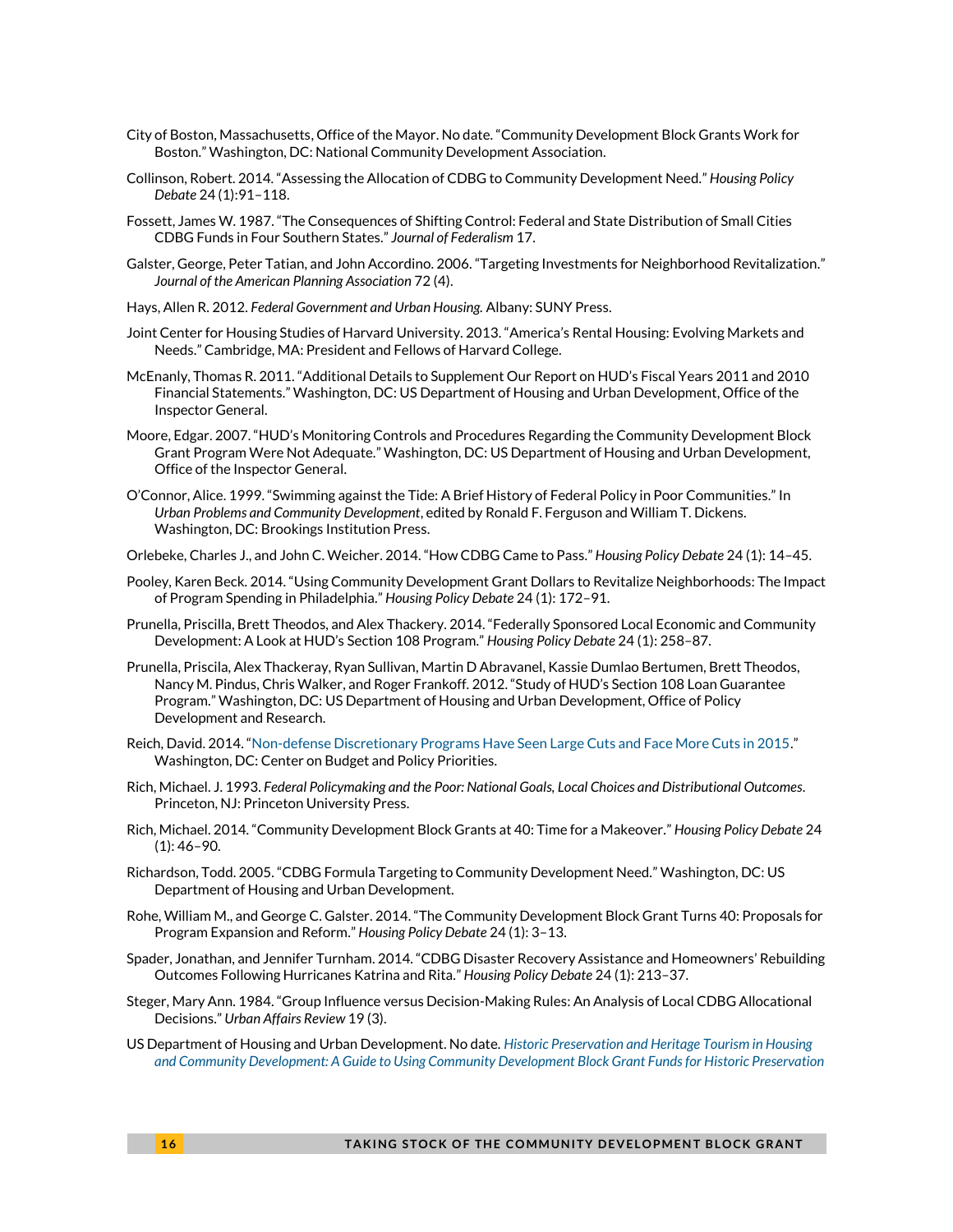*[and Heritage Tourism in Your Communities](http://portal.hud.gov/hudportal/documents/huddoc?id=DOC_14211.pdf)*. Washington, DC: US Department of Housing and Urban Development.

- ———. 1980. "Community Development Block Grant Program: Directory of Allocations for Fiscal Years 1975– 1980." Washington, DC: US Department of Housing and Urban Development.
- ———. 1987. "Community Development Block Grant Program: Directory of Allocations for Fiscal Years 1981– 1987." Washington, DC: US Department of Housing and Urban Development.
- ———. 1993. "Community Development Block Grant Program: Directory of Allocations for Fiscal Years 1986– 1993." Washington, DC: US Department of Housing and Urban Development.
- ———. 2012. "Guidance for Reporting CDBG Accomplishments and Performance Measures in IDIS." Washington, DC: US Department of Housing and Urban Development.
- ———. 2014. *Basically CDBG for States.* Washington, DC: US Department of Housing and Urban Development.
- US Government Accountability Office. 2006. "Community Development Block Grants: Program Offers Recipients Flexibility but Oversight Can Be Improved." Report to Congressional Committees. Washington, DC: US Government Accountability Office.
- ———. 2013. "Community Development Block Grants: Reporting on Compliance with Limit on Funds Used for Administration Can Be Improved." Report to Congressional Committees. Washington, DC: US Government Accountability Office.
- ———. 2017. "[America First: A Budget Blueprint to Make America Great Again.](https://www.whitehouse.gov/sites/whitehouse.gov/files/omb/budget/fy2018/2018_blueprint.pdf)" Washington, DC: Executive Office of the President of the United States.
- Walker, Christopher, Christopher Hayes, George Galster, Patrick Boxall, and Jennifer E. H. Johnson. 2002. "[The](http://www.urban.org/research/publication/impact-cdbg-spending-urban-neighborhoods)  [Impact of CDBG Spending on Urban Neighborhoods: Final Report](http://www.urban.org/research/publication/impact-cdbg-spending-urban-neighborhoods)." Washington, DC: Urban Institute.
- Walker, Christopher, Martin D. Abravanel, Patrick Boxall, Roger C. Kormendi, Kenneth Temkin, and Marsha Tonkovich. 2002. "[Public-Sector Loans to Private-Sector Businesses: An Assessment of HUD-Supported Local](http://www.urban.org/research/publication/public-sector-loans-private-sector-businesses)  [Economic Development Lending Activities](http://www.urban.org/research/publication/public-sector-loans-private-sector-businesses)." Washington, DC: Urban Institute.

Wiley, Keith. 2014. "The Role of the CDBG Program in Rural America." *Housing Policy Debate* 24 (1): 238–57.

### About the Authors

**Brett Theodos** is a senior research associate at the Urban Institute.

**Christina Plerhoples Stacy** is a senior research associate at the Urban Institute.

**Helen Ho** is a research associate at the Urban Institute.

### Acknowledgments

This brief was developed with Urban Institute support. It builds from an earlier convening, "The Community Development Block Grant: Taking Stock and Looking Ahead," supported by the Ford Foundation.